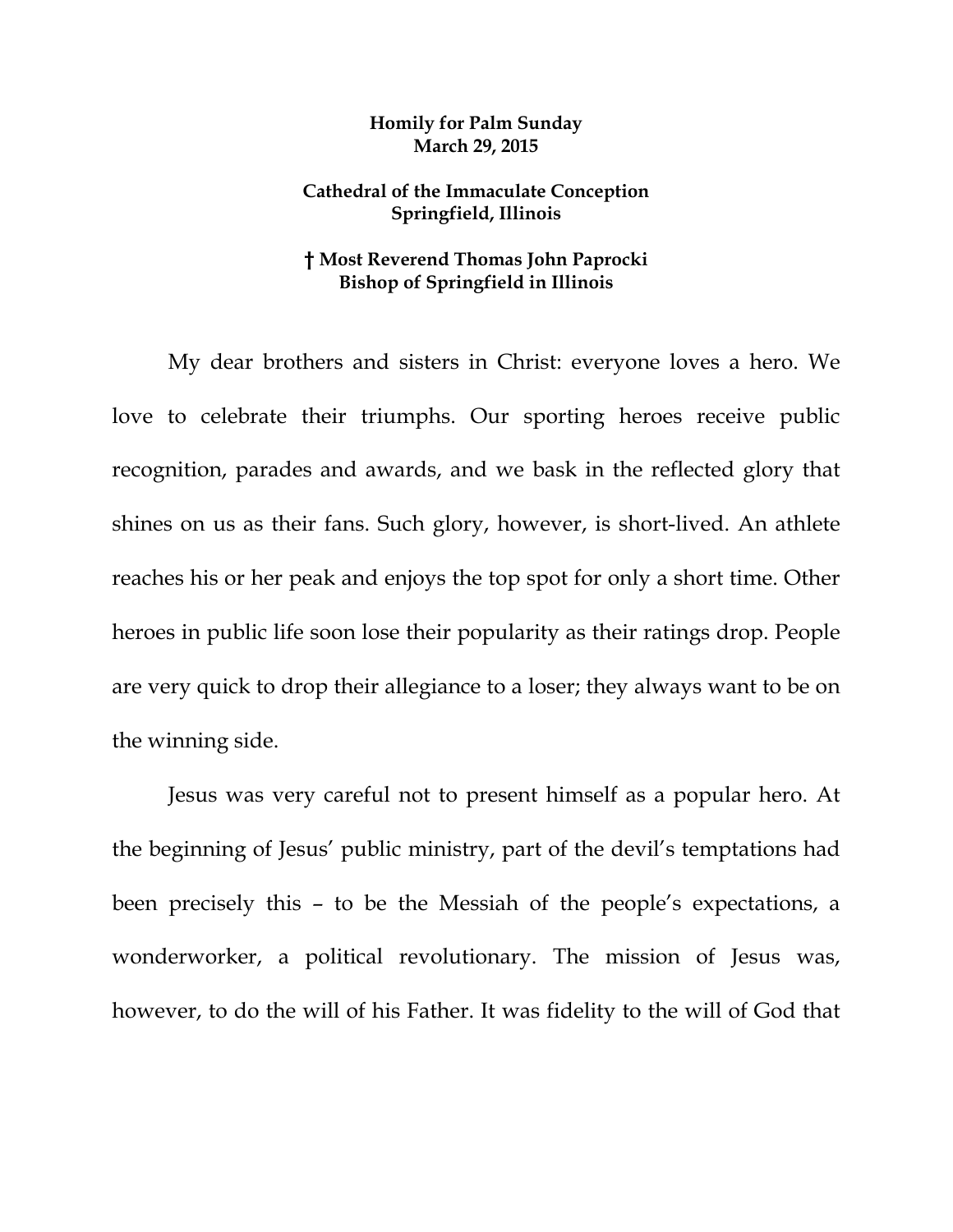led Jesus ultimately to the events that we celebrate during this coming week.

With our celebration today of Palm Sunday, we have crossed through the doorway that leads into Holy Week, this most important week of the liturgical year, for it is the week of our salvation. From the moment that our first parents disobeyed God in the Garden of Eden, the Lord had been at work preparing for that moment when He would restore humanity's broken relationship with Him, a restoration that would come about in the most unlikely of ways. It is the culmination of that plan that we re-live each year during our observance of Holy Week.

 Our entrance into Holy Week began with a joyful note as we gathered together to commemorate the triumphant entry of Jesus into Jerusalem, an entry that was marked by elated acclimations of Him as the long-awaited Messiah as the people cried out: "Hosanna! Blessed is he who comes in the name of the Lord…Hosanna in the highest!" (Matthew 11:9-10).

 Having heard these words, we became participants in that very scene as we joined the solemn procession into the church, joyfully following Christ our King in His triumphal march. As the liturgy moved on, the tone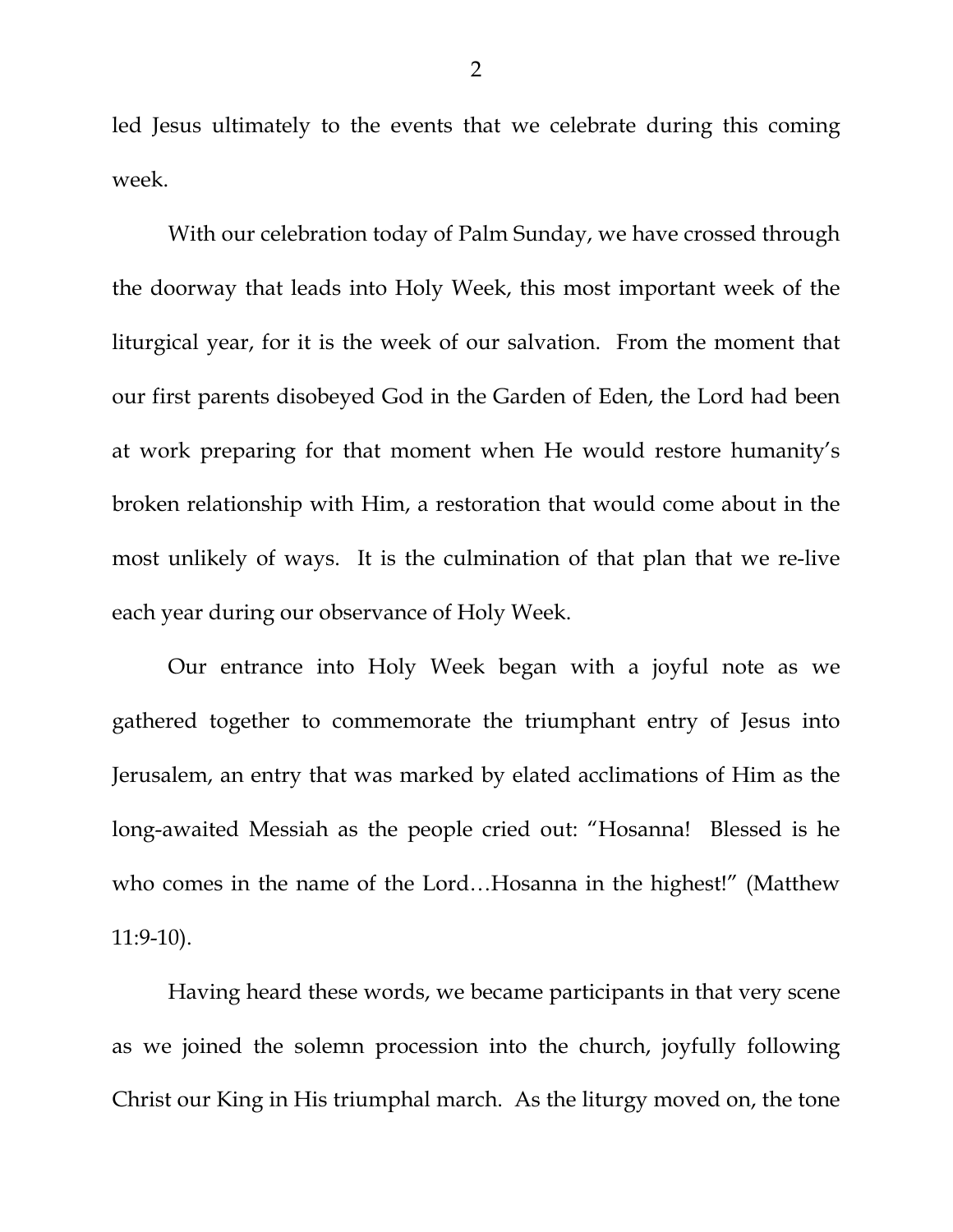began to change to one of sorrow as we were led into reflecting on the Passion that our Lord underwent after having arrived in Jerusalem. Many of the voices that, upon His entry into the city, had shouted triumphantly: "Hosanna", would now cry out with contempt: "Crucify him…Crucify him!"(Mark 15:13,14).

 In 2012, during his final Palm Sunday Homily, Pope Benedict XVI reflected on the fact that the people's reaction to Jesus was due in part to the fact that He did not live up to their expectations of what they thought the Messiah should be. The Holy Father said that "The majority, in fact, was disappointed by the way Jesus chose to present himself as Messiah and King of Israel… who chooses the Cross as his throne."1

 As we grasp our palms today, we are each invited to enter into the crowd on the day of His entry into the city and to reflect on the King whom we are being invited to follow not just today, but every day of our lives. He desires that we accept His reign into our hearts. To do so requires that we let Him reign not according to our expectations and our terms, but according to His.

 This means that we have to look at our lives and identify those areas of selfishness that we are still holding on to, hesitant or even fearful to let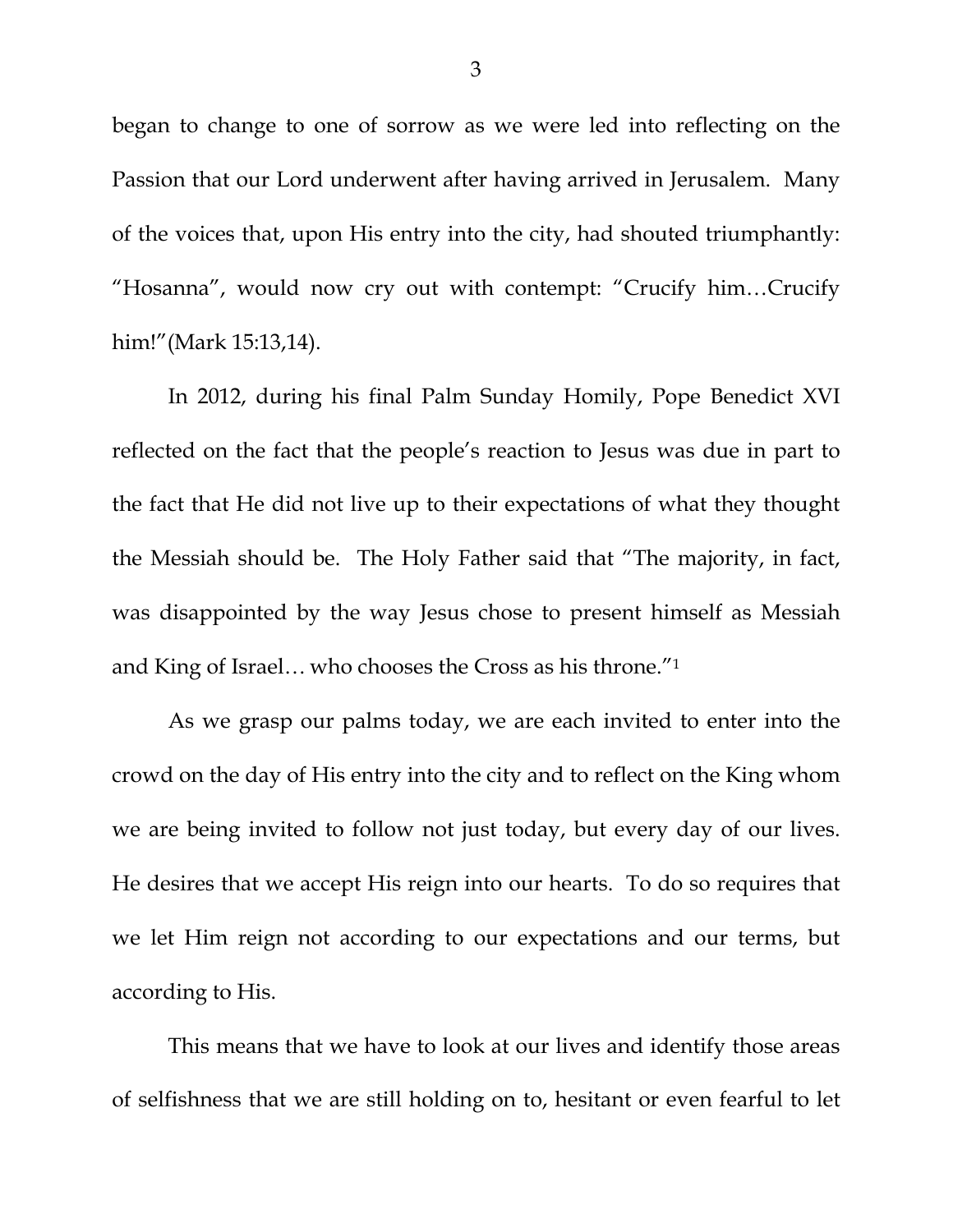go of them, in submitting ourselves to His will. Letting go of those things, whether it be a habitual sin, a fear of confronting a difficult situation, or accepting the sufferings that are ours to bear – all of these can be extremely difficult. We are confronted with the reality that to be a true follower of Christ demands a daily struggle. Such a path is far from attractive in the eyes of the world, and as a result of this, many choose the path of less resistance and choose to follow Christ only from a distance, where the expectations are far less demanding and little is expected from us with regards to letting go of our worldly attachments.

 Reflecting on the Passion of Christ, seeing how He did not flee from the suffering that He was to face, we are reminded that the only true path that leads to victory is by way of the Cross. He has trodden that path successfully, and in His victory, He promises to give us the strength that we likewise need to struggle in following Him in order to share in the victory that is guaranteed to those who persevere in remaining faithful in that journey.

 Christ never wavered on His path because He knew of His Father's protection for Him and the prize that lay ahead for Him beyond the Cross. Although the life of a disciple who follows Christ on the Way of the Cross